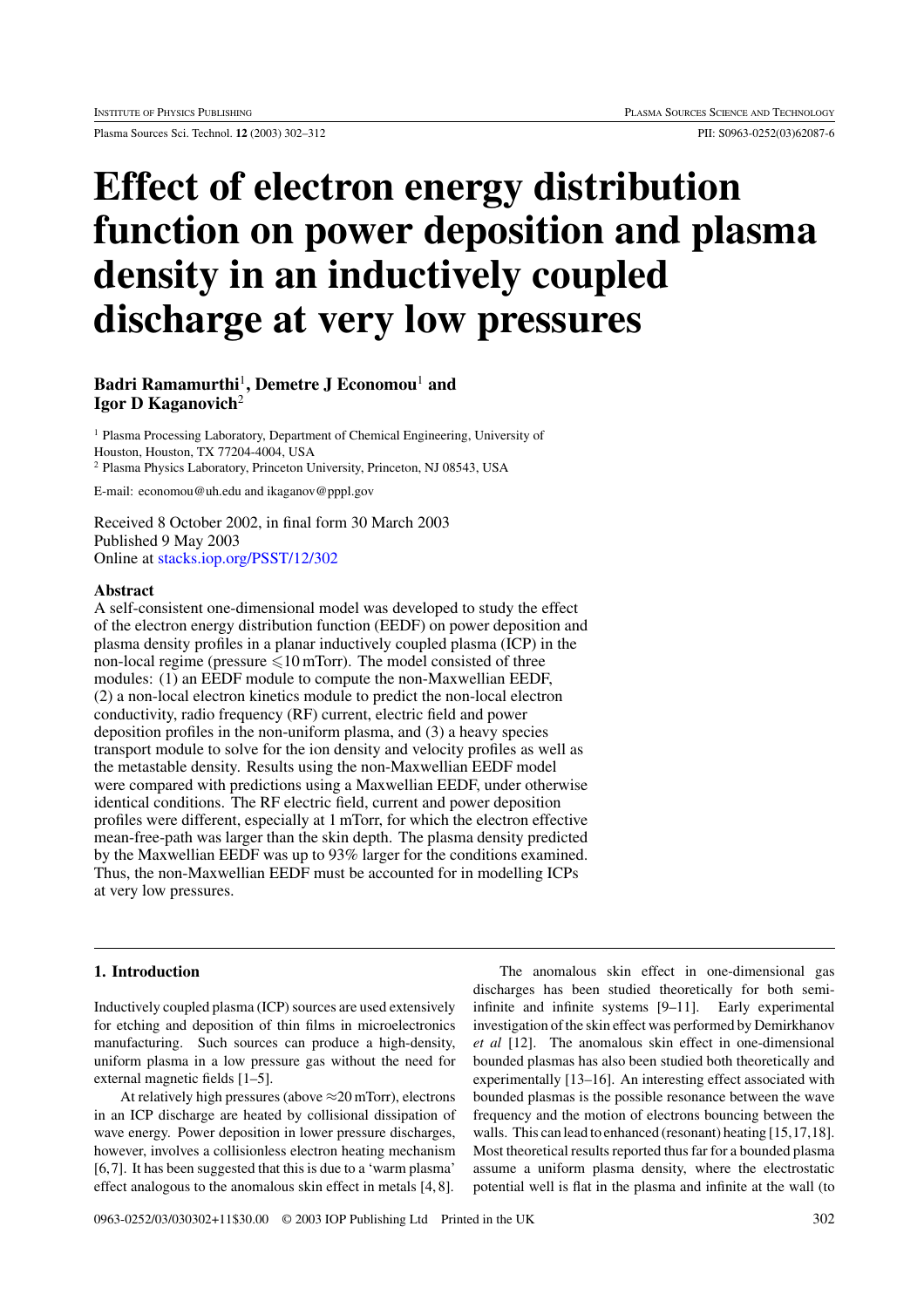simulate the existence of sheaths). In this square potential well, electrons are reflected back into the plasma only at the discharge walls. In a realistic non-uniform plasma, however, the electron turning points will depend on the electron total (kinetic plus potential) energy and the actual shape of the potential well, i.e. low total energy electrons bounce back at locations within the plasma. Although theoretical treatments of non-uniform slab plasmas have been reported [10, 27], results related to such plasmas are lacking. A review of classical and recent works on the anomalous skin effect in plasmas was made in [19, 20].

At low pressures, when the electron mean-free-path is comparable to the discharge size, kinetic effects come into play, and the electron distribution function can be substantially non-Maxwellian [21].

Kinetic effects can be modelled using Monte Carlo or particle-in-cell (PIC) approaches, but these tend to be computationally intensive [22]. Besides, the direct use of conventional PIC-MCC for modelling of high-density ICP can be problematic due to the statistical noise in the charge and current density. In [23], the traditional PIC approach was modified to reduced noise based on correlations in electron motion with and without radio frequency (RF) electric and magnetic fields. Additional reduction of the statistical noise was achieved using the condition of plasma quasineutrality.

Alternative 'fast modelling' techniques [24–26] make use of analytical theory, and employ a number of simplifications, which can offer considerable improvement in computational time. This method has been successfully employed in the study of non-Maxwellian electron energy distribution functions (EEDFs) in low-pressure RF capacitive discharges as well [24, 25]. These approaches use the so-called quasi-linear theory [27, 28], applied when the electron drift velocity is smaller than their thermal velocity, which is typical for low temperature discharges. However, non-linear effects which arise due to interaction of electrons with transverse magnetic fields [29] near the boundary of the discharge can dampen electron heating, especially at the limit of electron–neutral collision frequency  $v \rightarrow 0$  [30]. Such non-linear effects were not treated in this paper. The effect of the non-linear ponderomotive force in low pressure low frequency ICPs was considered recently by Godyak *et al* [39]. Finally, Vasenkov and Kushner presented a two-dimensional computational study of non-local effects in low pressure ICPs [40].

In a previous paper, a self-consistent model of nonlocal electron kinetics (NLEK) and heavy species transport (HST) in a slab (bounded) plasma was presented [31]. An argon discharge was studied incorporating both electron impact reactions and metastable chemistry. This model is used here to examine the effect of EEDF on power deposition profiles and plasma density. Special attention was paid to the effects of collisionless heating on the EEDF. In these simulation models, plasma electrodynamics, the nonlocal/non-Maxwellian EEDF, and plasma density profiles are computed self-consistently.

#### **2. Model description**

A schematic of a one-dimensional parallel plate symmetric discharge (plate separation *L*) is shown in figure 1. Current



**Figure 1.** Schematic of a one-dimensional plasma slab of length *L* powered by a symmetric inductively coupled source. The RF current source (not shown) results in an RF field in the transverse direction,  $E_y$ . The value of the field at the edges,  $E_0$ , is determined by the desired power deposition in the plasma. A space charge field  $E_{\rm sc}$  develops in the *x*-direction to confine electrons.



**Figure 2.** Schematic of electron potential energy profile  $\varphi(x)$  in the plasma slab, due to the electrostatic field. An electron with total (*x*-kinetic plus potential) energy  $\varepsilon_x$  will reflect back at points  $x_1^*$  and *x*∗ <sup>2</sup> (turning points).

sheets (not shown) on either side of the plasma, driven by a RF source, generate a transverse RF field  $E<sub>v</sub>$  heating the plasma electrons. The RF field amplitude at the plasma edges is *E*0; this value is set by the magnitude of the RF current and directly affects the total power deposited in the plasma. The RF field is attenuated by power transfer to the plasma electrons. Most of the power is deposited near the edge in what is called the 'skin layer'.

An electrostatic (space charge) field  $E_{\rm sc}(x)$  in the *x*-direction develops to confine electrons in the plasma and equalize the electron and ion current to the walls. The electron potential energy corresponding to this field is shown schematically in figure 2. Electrons with sufficiently low total (*x*-kinetic plus potential) energy will be reflected by this potential well. The reflection points  $x_1^*$  and  $x_2^*$  for an electron with total (*x*-kinetic plus potential) energy *ε* are shown in figure 2. Thus, low energy electrons are confined near the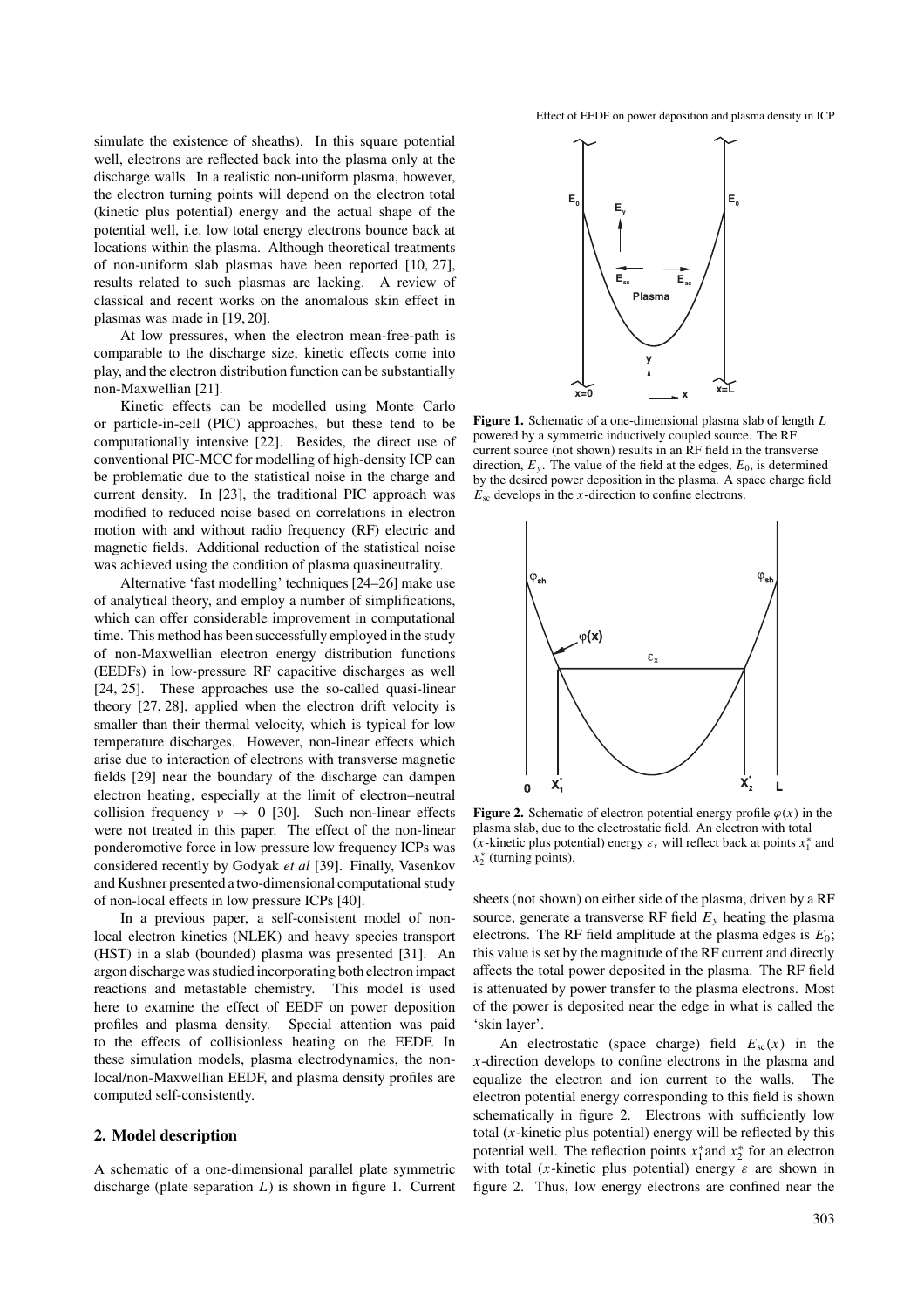discharge centre, but higher energy electrons can reach further towards the walls. The sheath near the physical boundaries was not accounted for explicitly. Because of the high plasma density the sheath is only hundreds of microns thick. Thus, the location of the sheath edge is essentially at the physical boundary, and the plasma approximation  $n_i = n_e$  was applied to the whole domain. An infinite potential barrier was assumed for the sheath. Electrons with total energy higher than the potential at the sheath edge *ϕ*sh were assumed to reflect at the physical boundary, the underlying assumption being that the electron current to the wall was considered to be negligible.

Since non-local behaviour is a warm plasma effect, kinetic treatment of electron transport is necessary. When electrons are warm enough to be transported out of the 'skin layer' during an RF cycle, power is said to be deposited non-locally. In a sense, the current at a given location is influenced by the field at all other locations. In contrast, in the local case, the current at a given location only depends on the field at that particular point (Ohm's law). Non-locality is typically characterized by the parameter  $l/\delta_0$ , where  $l = V_T/\sqrt{\omega^2 + v^2}$  is an 'effective' electron mean-free-path, and  $\delta_0$  is derived from the classical skin depth,

$$
\delta_0 = \frac{c}{\omega_p} \left( 1 + \frac{v^2}{\omega^2} \right)^{1/4}.
$$
 (1)

Here,  $V_T = \sqrt{2eT_e/m}$  is the most probable electron speed,  $\omega_{\rm p}$  is the electron plasma frequency ( $\omega_{\rm p} = \sqrt{e^2 n_{\rm e}/m \epsilon_0}$ ),  $\omega$  is the RF frequency, *c* is the speed of light in vacuum, *ν* (assumed constant) is the electron momentum-transfer collision frequency,  $T_e$  is the electron temperature (in V), assuming a Maxwellian distribution function, and *m* is the electron mass. By this definition, non-local behaviour becomes significant when  $(l/\delta_0)^2 \geq 1$ .

For pressures typically smaller than 10 mTorr for argon, the EEDF can be non-Maxwellian [21]. Hence, for accurate calculation of power deposition and species density at low pressures, the EEDF needs to be computed. The following section describes a model for computing the EEDF for a low pressure argon plasma in which collisionless electron heating can be dominant [27, 32].

#### *2.1. EEDF module*

The Boltzmann equation for the EEDF *f* (assuming a spatial dependence only in the *x*-direction) can be written as:

$$
\frac{\partial f}{\partial t} + v_x \frac{\partial f}{\partial x} - \frac{eE_{sc}(x)}{m} \frac{\partial f}{\partial v_x} - \frac{eE_y e^{i\omega t}}{m} \frac{\partial f}{\partial v_y} = S(f),\tag{2}
$$

where  $E_{sc}(x)$  is the electrostatic field and  $S(f)$  represents the sum of electron–atom (elastic and inelastic) and electron– electron collisions. For small deviations from the stationary EEDF  $f_0$ , one can write

$$
f = f_0(x, v_x, v_y, v_z) + f_1(x, v_x, v_y, v_z, t),
$$

assuming that the relaxation time of the stationary EEDF *f*<sup>0</sup> is large compared to the RF period. Substituting for *f* in equation (2) and integrating over the RF period, equations for  $f_0$  and  $f_1$  [27] are obtained,

$$
v_x \frac{\partial f_0}{\partial x}\bigg|_{\varepsilon_x} = \left\langle \frac{eE_y(x,t)}{m} \frac{\partial f_1}{\partial v_y} \right\rangle + S(f_0) \tag{3}
$$

and

$$
-i\omega f_1 + v_x \frac{\partial f_1}{\partial x}\bigg|_{\varepsilon_x} = \frac{eE_y(x,t)v_y}{m} \frac{\partial f_0}{\partial \varepsilon} - v f_1,\qquad(4)
$$

where a harmonic dependence of the form e−i*ωt* has been assumed for  $f_1$ . A new variable  $\varepsilon_x$  (total energy in *x*-direction) is defined as  $\varepsilon_x = mv_x^2/2e + \varphi(x)$ . The brackets on the righthand side of equation (3) indicate averaging over the RF period.

Equation (4) can be solved for  $f_1$  by introducing a new variable  $\theta$  [32] such that,

$$
\theta = \Omega_{\mathbf{b}}(\varepsilon_x) \int_{x_1^*}^x \frac{\mathrm{d}x}{|v_x|}, \qquad v_x > 0 \tag{5}
$$

and

$$
\theta = -\Omega_{\mathbf{b}}(\varepsilon_x) \int_{x_1^*}^x \frac{\mathrm{d}x}{|v_x|}, \qquad v_x < 0,\tag{6}
$$

where  $\Omega_b(\varepsilon_x)$  is the bounce frequency of an electron with energy  $\varepsilon_x$ , given by

$$
\Omega_{b}(\varepsilon_{x}) = \frac{\pi}{\int_{x_{1}^{*}}^{x_{2}^{*}} (\mathrm{d}x/|v_{x}|)},
$$
\n(7)

 $x_1^*$  and  $x_2^*$  being the turning points corresponding to energy  $\varepsilon_x$ . Applying the above transformation to equation (4) yields,

$$
-i\omega f_1 + \Omega_b(\varepsilon_x) \frac{\partial f_1}{\partial \theta} = E_y(x, t) v_y \frac{\partial f_0}{\partial \varepsilon} - v f_1.
$$
 (8)

Introducing the Fourier transform

$$
f_{1n} = \frac{1}{2\pi} \int_{-\pi}^{\pi} f_1 e^{in\theta} d\theta
$$
 (9)

and solving for  $f_1$  in equation (8),

$$
f_{1n} = \frac{E_{yn}v_y}{(\Omega_b(\varepsilon_x)n\mathbf{i} - \mathbf{i}\omega + v)} \frac{\partial f_0}{\partial \varepsilon},\tag{10}
$$

where

$$
E_{yn}(\varepsilon_x) = \frac{\Omega_b(\varepsilon_x)}{\pi} \int_0^\pi \frac{E_y(x) \cos(n\theta(x))}{|v_x|} dx.
$$
 (11)

Equation (3) can be averaged over the bounce time  $T_b(\varepsilon_x)$ and the 'perpendicular velocities'  $v_y$  and  $v_z$  to yield

$$
\frac{\partial}{\partial \varepsilon} \left( D_{\varepsilon}(\varepsilon) \frac{\partial f_0}{\partial \varepsilon} \right) = \overline{S(f_0)},\tag{12}
$$

where  $D_{\varepsilon}(\varepsilon)$  is the energy diffusion coefficient given by [32]

$$
D_{\varepsilon}(\varepsilon) = \frac{\pi}{8} \left( \frac{2e}{m} \right)^{3/2} \sum_{n=-\infty}^{\infty} \int_{0}^{\varepsilon} d\varepsilon_{x} |E_{yn}(\varepsilon_{x})|^{2} (\varepsilon - \varepsilon_{x})
$$

$$
\times \frac{\nu}{\Omega_{b}(\varepsilon_{x}) (\left[ \Omega_{b}(\varepsilon_{x}) n - \omega \right]^{2} + \nu^{2})}.
$$
(13)

In the limit of  $\nu \gg \Omega_b$ , which corresponds to the case of collisional heating, equation (13) can be shown [33] to reduce to

$$
D_{\varepsilon}(\varepsilon) = \frac{1}{6} \left( \frac{2e}{m} \right) \int_{x_1^*(\varepsilon)}^{x_2^*(\varepsilon)} |E_y(x)|^2 (\varepsilon - \varphi(x))^{3/2} \frac{\nu}{\nu^2 + \omega^2} dx,
$$
\n(14)

304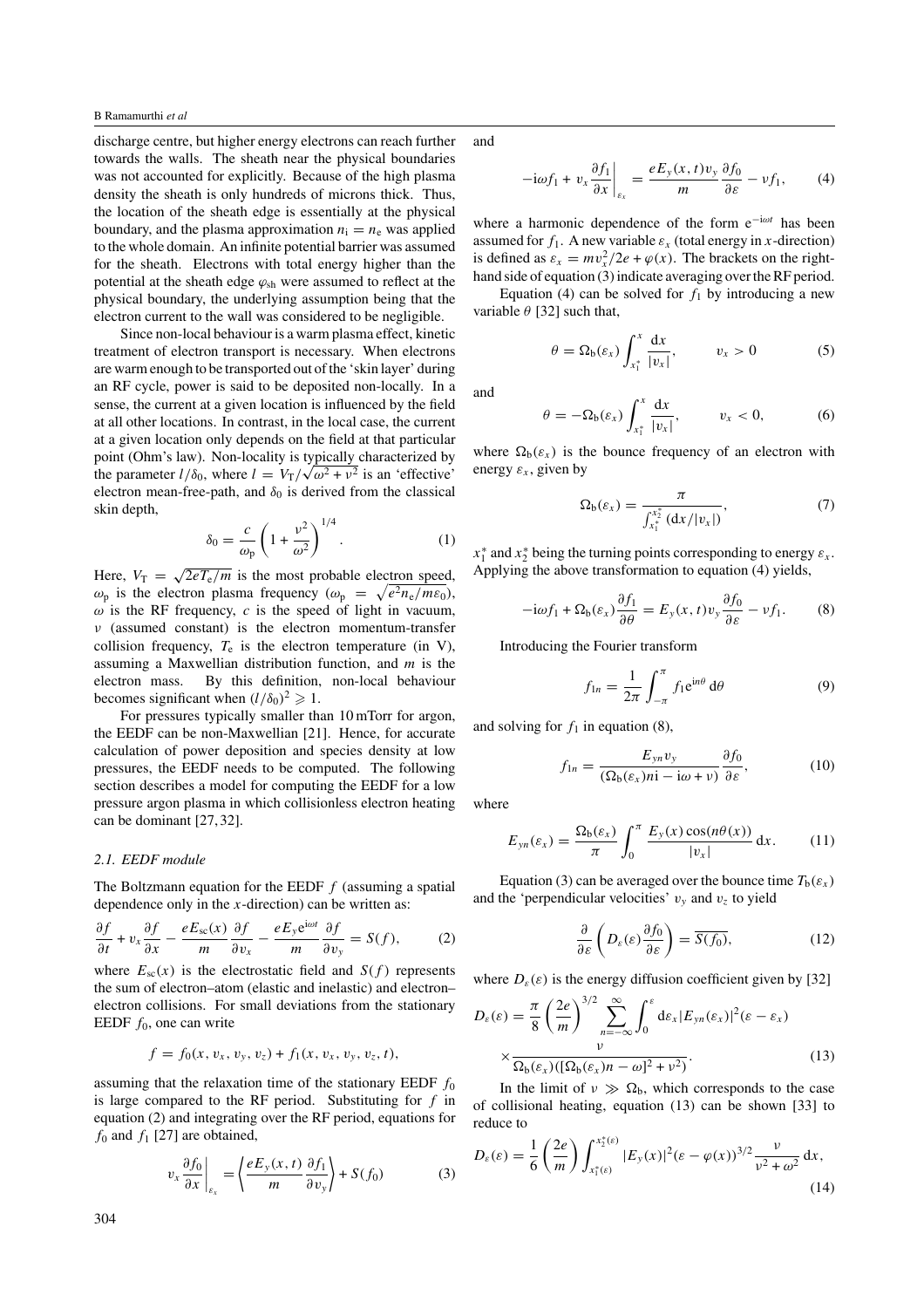where  $x_1^*$  and  $x_2^*$  are the turning points for an electron with energy *ε*.

The right-hand side of equation (12) denotes the space and bounce time-average of electron–atom and electron–electron collisions [33]. The collisions considered in this model were elastic electron–atom collisions, inelastic electron–atom collisions (ground-state ionization and excitation, metastable ionization) and electron–electron collisions. Consequently,  $S(f_0)$  was written as

$$
\overline{S(f_0)} = \overline{S_{\text{el}}(f_0)} + \overline{S_{\text{iz}}(f_0)} + \overline{S_{\text{ex}}(f_0)} + \overline{S_{\text{mi}}(f_0)} + \overline{S_{\text{ee}}(f_0)}
$$
\n(15)

where subscripts 'el', 'iz', 'ex', 'mi' and 'ee' on the right-hand side stand for elastic, ground-state ionization, excitation, metastable ionization and electron–electron collisions, respectively.

Each of the above spatially averaged terms can be written as [33]

$$
\overline{S_{\rm el}(f_0)} = \frac{\mathrm{d}}{\mathrm{d}\varepsilon} (\bar{V}(\varepsilon)f_0),\tag{16}
$$

$$
\overline{S_{iz}(f_0)} = \sqrt{\frac{2e}{m}} \left( 2\overline{u^{1/2}v_{iz}^*(u)} f_0(\varepsilon) -2\overline{(u+\varepsilon_{iz})^{1/2}v_{iz}^*(u+\varepsilon_{iz})} f_0(\varepsilon+\varepsilon_{iz}) \right),
$$
\n(17)

$$
\overline{S_{\text{ex}}(f_0)} = \sqrt{\frac{2e}{m}} \overline{\left(u^{1/2} v_{\text{ex}}^*(u) f_0(\varepsilon)\right)} - \overline{\left(u + \varepsilon_{\text{ex}}\right)^{1/2} v_{\text{ex}}^*(u + \varepsilon_{\text{ex}})} f_0(\varepsilon + \varepsilon_{\text{ex}}),
$$
\n(18)

$$
\overline{S_{mi}(f_0)} = \sqrt{\frac{2e}{m}} \overline{(u^{1/2}v_{mi}^*(u)} f_0(\varepsilon) -\overline{(u + \varepsilon_{mi})^{1/2}v_{mi}^*(u + \varepsilon_{mi})} f_0(\varepsilon + \varepsilon_{mi})},
$$
\n(19)

$$
\overline{S_{\rm ee}(f_0)} = \Gamma \frac{d}{d\varepsilon} \left( \bar{H}(\varepsilon) f_0 + \frac{2}{3} \bar{G}(\varepsilon) \frac{d f_0}{d\varepsilon} \right),\tag{20}
$$

where the coefficients  $\bar{V}(\varepsilon)$ ,  $\bar{H}(\varepsilon)$  and  $\bar{G}(\varepsilon)$  are given by [33]

$$
\bar{V}(\varepsilon) = \kappa \sqrt{\frac{2e}{m}} \int_{x_1^*(\varepsilon)}^{x_2^*(\varepsilon)} u^{3/2} \nu_m(u) \, \mathrm{d}x,\tag{21}
$$

$$
\bar{H}(\varepsilon) = \int_{x_1^*(\varepsilon)}^{x_2^*(\varepsilon)} dx' \int_0^u \sqrt{u'} f_0(u') du', \qquad (22)
$$

$$
\bar{G}(\varepsilon) = \int_{x_1^*(\varepsilon)}^{x_2^*(\varepsilon)} dx' \bigg( \int_0^u u'^{3/2} f_0(u') du' + u^{3/2} \times \int_u^\infty f_0(u') du' \bigg). \tag{23}
$$

The factor '2' was used in the first term in parenthesis on the right-hand side of equation (17) to model the loss of electrons to the walls, i.e. for every electron produced due to an ionization event, one electron is lost to the walls. Variable *u* in equations (21)–(23) represents the kinetic energy of electrons,  $u = \varepsilon - \varphi(x)$ , and should not be confused with the ion fluid velocity introduced later.

The pre-factor  $\Gamma$  in equation (20) depends on the Coulomb logarithm 

$$
\Gamma = \frac{2e}{m} \frac{e^2}{8\pi\epsilon_0} \ln(\Lambda). \tag{24}
$$

Substituting equations  $(15)$ – $(23)$  in equation  $(12)$ , one obtains the final form of the equation for the stationary EEDF  $f_0(\varepsilon)$ 

$$
-\frac{\partial}{\partial \varepsilon} \left( \left[ D_{\varepsilon}(\varepsilon) + \frac{2\Gamma}{3} \bar{G}(\varepsilon) \right] \frac{\partial f_0(\varepsilon)}{\partial \varepsilon} + \left[ \bar{V}(\varepsilon) + \Gamma \bar{H}(\varepsilon) \right] f_0(\varepsilon) \right) = \overline{S_{iz}(f_0)} + \overline{S_{\text{ex}}(f_0)} + \overline{S_{\text{mi}}(f_0)}.
$$
 (25)

Boundary conditions for equation (25) were specified for large energies, assuming that both *f*<sup>0</sup> and *∂f*0*/∂ε* are 'small' (note that both cannot be zero as the integration of the discretized form of equation (25) would not proceed). The exact values for *f*<sup>0</sup> and *∂f*0*/∂ε* are not important as the distribution function was normalized such that

$$
\int_0^\infty \sqrt{\varepsilon} f_0(\varepsilon) \mathrm{d}\varepsilon = 1. \tag{26}
$$

Equation (25) was solved as an initial value problem, starting with an initial condition at  $\varepsilon = 75$  V and marching backwards to  $\varepsilon = 0.01$  V, using a fourth order Runge–Kutta scheme (backward prolongation). Because of the electron–electron collision operator, an iterative solution was necessary.

## *2.2. NLEK module*

This module solves for the RF electric field, current and power deposition profiles in a non-uniform plasma. In the non-local regime, the current at any point in the plasma depends on the electric field at all other points. Maxwell's equations can be reduced to a single scalar equation for the transverse electric field  $E_y$  [31],

$$
\frac{d^2 E_y}{dx^2} = i \left(\frac{\omega_{p0}}{c}\right)^2 \frac{\omega}{2\sqrt{2e/m}} \left(\int_0^x G(x, x') E_y(x') dx' + \int_x^L G(x', x) E_y(x') dx'\right),\tag{27}
$$

where  $\omega_{\rm p0} = (e^2 n_{\rm e0}/m \varepsilon_0)^{1/2}$  is the electron plasma frequency evaluated using the peak electron density  $n_{e0}$ . The boundary conditions are  $E_y(0) = E_y(L) = E_0$ . The time-average power deposition profile can be computed as

$$
P(x) = \frac{1}{2} \text{Re}(J_y(x) E_y^*(x)), \tag{28}
$$

where  $E_y^*(x)$  is the complex conjugate of  $E_y(x)$ , and Re is the real part of the quantity in parenthesis. The conductivity kernel  $G(x, x')$  depends on the profile of the potential well confining electrons in the plasma [31] which has to be computed selfconsistently as part of the simulation. The expression for the RF current  $J_\nu(x)$  was also given in [31].

#### *2.3. HST module*

The HST module solves for the ion density and velocity profiles as well as the metastable species density. Since the extremely thin sheaths were not included in the simulation, the quasineutrality constraint was imposed, and the location of the plasma-sheath boundary was taken to be the wall. Since the drift–diffusion approximation for ions is questionable at pressures below about 10 mTorr, a momentum equation was solved to compute the  $Ar^+$  velocity. The metastable  $Ar^*$  species density is quite uniform at pressures below about 10 mTorr. Hence, a spatially average (zero-dimensional) model was used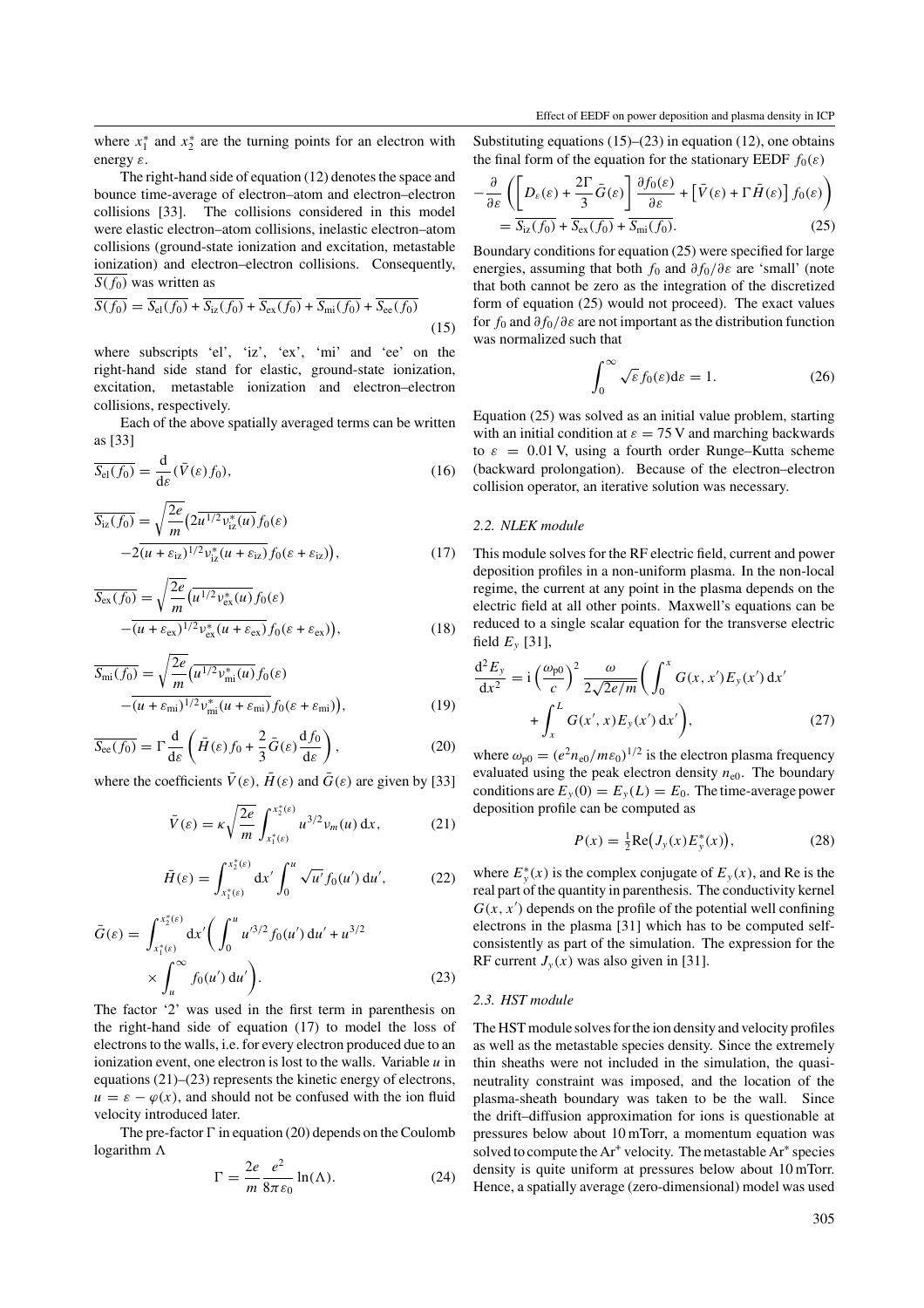**Table 1.** Reactions used in the argon discharge simulation [38].  $\Delta H_i$  is electron energy loss (positive value) or gain (negative value) upon collision.

|    | No Process                                 |                 | Symbol Reaction                         | $\Delta H_i$<br>(eV) |
|----|--------------------------------------------|-----------------|-----------------------------------------|----------------------|
| R1 | Ground state $R_{\text{ex}}$<br>excitation |                 | $Ar + e \rightarrow Ar^* + e$           | 11.6                 |
|    | R <sub>2</sub> Ground state<br>ionization  | $R_i$           | $Ar + e \rightarrow Ar^+ + 2e$          | 15.8                 |
| R3 | Step-wise<br>ionization                    | $R_{\rm mi}$    | $Ar^* + e \rightarrow Ar^+ + 2e$        | 4.2                  |
| R4 | Superelastic<br>collisions                 | $R_{\rm sc}$    | $Ar^* + e \rightarrow Ar + e$           | $-11.6$              |
|    | R5 Metastable<br>quenching                 | $R_{\text{mq}}$ | $Ar^* + e \rightarrow Ar^r + e$         |                      |
|    | R6 Metastable<br>pooling                   | $R_{\rm mp}$    | $Ar^* + Ar^* \rightarrow Ar^* + Ar + e$ |                      |
| R7 | Two-body<br>quenching                      | $R_{2q}$        | $Ar^* + Ar \rightarrow 2Ar$             |                      |
| R8 | Three-body<br>quenching                    | $R_{3q}$        | $Ar^* + 2Ar \rightarrow Ar_2 + Ar$      |                      |

to determine Ar∗. Due to symmetry, only half the domain  $(0 \le x \le L/2)$  was considered. Metastable quenching to the resonant state (reaction R5 in table 1) was included in the chemistry model.

The HST module uses the mass continuity equation for Ar+ and the ion momentum equation written in terms of ion velocity,

$$
\frac{\partial u_+}{\partial t} + u_+ \frac{\partial u_+}{\partial x} = -\frac{eT_{\text{eff}}(x)}{m_+} \frac{\partial (\ln n_+)}{\partial x} - \frac{eT_+}{m_+} \frac{\partial (\ln n_+)}{\partial x}
$$

$$
-v_+(u_+)u_+ - \frac{(R_\text{i} + R_{\text{mi}} + R_{\text{mp}})}{n_+} u_+.
$$
(29)

Here,  $u_+$ ,  $n_+$  and  $m_+$  are ion velocity, density and mass, respectively.  $T_{\text{eff}}(x)$  is the 'screening temperature.' Reaction rates  $R_i$ ,  $R_{mi}$  and  $R_{mp}$  correspond to ground state ionization, metastable ionization and metastable pooling, respectively (table 1). The second term on the right-hand side of equation (29) can be neglected compared with the first term since  $T_+ \ll T_e$ . For the collisional drag (third) term on the right-hand side, a constant mean-free-path was employed, whereby the ion–neutral collision frequency as a function of ion velocity  $v_+(u_+)$  was written as  $v_+(u_+) = v_{+0}|u_+|/u_{+,th}; v_{+0}$ is a reference collision frequency (table 2) at which the ion drift velocity equals the ion thermal velocity  $u_{+,th} = \sqrt{eT_{+}/m_{+}}$ . The fourth term on the right-hand side represents a 'drag' in the sense that the ions that are being produced by ionization have negligible drift velocities, and have to be brought up to the local drift velocity. The ionization rate  $R_i$  in equation (29) was calculated through the EEDF

$$
R_{\rm i}(x) = N_0 \sqrt{\frac{2e}{m}} \int_{\varphi(x)}^{\infty} \sigma_{\rm i}(u) (\varepsilon - \varphi(x)) f_0(\varepsilon) \, \mathrm{d}\varepsilon, \tag{30}
$$

where  $N_0$  is the gas density and  $\sigma_i(u)$  is the ionization crosssection as a function of electron kinetic energy  $u = \varepsilon - \varphi(x)$ . A corresponding expression was used for *R*mi.

The boundary condition for ion velocity was set at the wall as

$$
u_{+} = -u_{b} = -\sqrt{\frac{eT_{\text{eff}}(0)}{m_{+}}}, \qquad x = 0, \qquad (31)
$$

**Table 2.** Parameter values used in the simulation.

| Parameter                                                | Value                              |  |
|----------------------------------------------------------|------------------------------------|--|
| Plasma length, L                                         | 5 cm                               |  |
| Ion temperature, $T_{+}$                                 | 0.026 V                            |  |
| Plate area, A                                            | $64\pi$ cm <sup>2</sup>            |  |
| Reference ion collision frequency,                       |                                    |  |
| $v_{+0}$ (@3.2 × 10 <sup>14</sup> cm <sup>-3</sup> )     | $1.66 \times 10^5$ s <sup>-1</sup> |  |
| Electron momentum-exchange                               |                                    |  |
| collision frequency,                                     |                                    |  |
| $\nu$ (@3.2 $\times$ 10 <sup>14</sup> cm <sup>-3</sup> ) | $3 \times 10^{7}$ s <sup>-1</sup>  |  |
| Gas temperature                                          | 300K                               |  |
| <b>Excitation frequency</b>                              | 13.56 MHz                          |  |

where the Bohm velocity is  $u<sub>b</sub>$ . Due to symmetry, there was no ion flux at the discharge centre  $(x = L/2)$  (see [31] for more details on the HST module).

## *2.4. Maxwellian EEDF calculation*

The model described in the previous sections can be used for the self-consistent calculation of RF discharge properties in the non-local regime including a non-Maxwellian EEDF. In order to compare this model with one employing a Maxwellian EEDF, the following modifications were made.

- (a) The non-local conductivity  $G(x, x')$  was written for a (normalized) Maxwellian distribution  $f_0(ε)$ 2π/(πT<sub>e</sub>)<sup>3/2</sup>e<sup>-*ε/T*e</sup>.
- (b) An electron energy equation (based on electron temperature) was added to the HST module

$$
\frac{\partial}{\partial t} \left( \frac{3}{2} n_e T_e \right) = -\frac{\partial q_e}{\partial x} + P(x) - 3 \frac{m}{m_n} n_e v (T_e - T_g) \n- \sum_j R_{jc} \Delta H_{jc},
$$
\n(32)

where the electron energy flux  $q_e = -K_e \partial T_e / \partial x$  +  $5/2\Gamma_e T_e$ , and the electron mass flux  $\Gamma_e = \Gamma_i = n_+ u_+$ .  $P(x)$  is the power density profile obtained from the NLEK module (equation (28)). The third term on the right-hand side of equation (32) is electron energy loss in elastic collisions;  $m_n$  is the heavy species (Ar) mass, and  $T_g$  is the neutral gas temperature. The last (summation) term accounts for energy loss (or gain) in inelastic collision *j* with rate  $R_{j_e}$  and energy exchange  $\Delta H_{j_e}$  (table 1). Boundary conditions were:

$$
q_e = \frac{5}{2} \Gamma_e T_e,
$$
  $x = 0,$   
 $q_e = 0,$   $x = \frac{L}{2}.$  (33)

(c) The reaction rates for electron–neutral collisions were obtained using expressions of the form of equation (30),  $f_0(\varepsilon) = 2\pi/(\pi T_e)^{3/2}e^{-\varepsilon/T_e}.$ 

# **3. Method of solution**

The simulation consisted of three modules: an EEDF module, a NLEK module and a HST module (figure 3). The NLEK module computed the non-local conductivity kernel  $G(x, x')$ and solved for the RF electric field and current profiles. The RF electric field at the wall  $E_0$  was adjusted to match the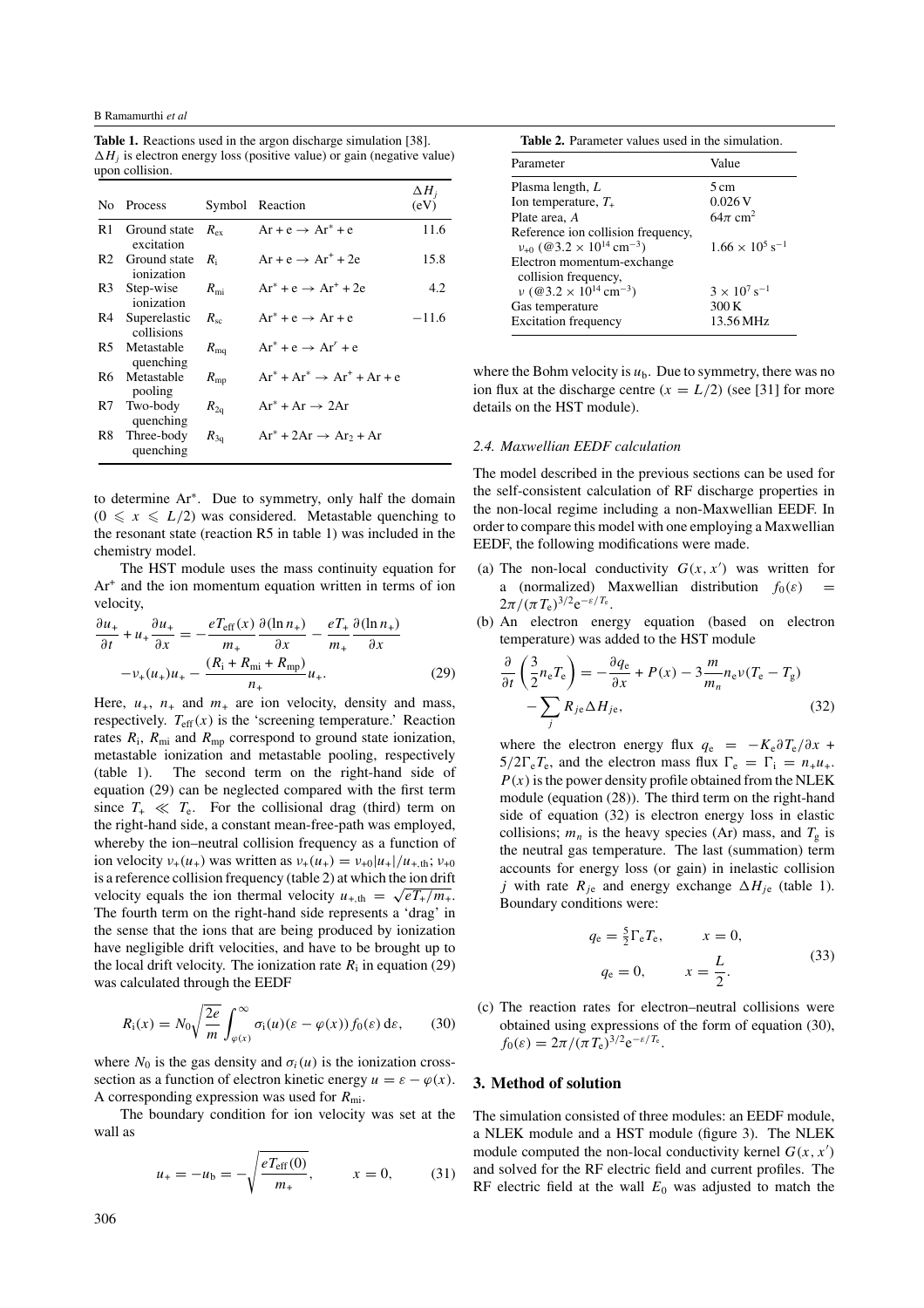

**Figure 3.** Flow diagram used for numerical simulation. Simulation cycled between the three modules until the potential and plasma density profiles converged.

target total power. The RF field profiles were used in the EEDF module to compute the energy diffusion coefficient  $D_{\varepsilon}(\varepsilon)$  (equation (13)) and solve for the distribution function  $f_0(\varepsilon)$ . The latter was used to compute the electron-impact reaction rate coefficients via equation (30) (e.g. ionization and excitation rates), and the effective electron temperature  $(T_{\text{eff}})$ profile. The effective electron temperature was used in the ion momentum equation (equation (29)), and also in the boundary condition for ion velocity at the wall (equation (31)). The ionization and excitation rates were used as source terms in the continuity equations for ions and metastables. The HST module provided, among other quantities, the ion (electron) density and electrostatic potential  $\varphi$  as a function of position. These were fed back to the NLEK module to calculate a new RF field profile. The calculation was repeated until convergence to a self-consistent solution. When using a Maxwellian EEDF, iterations were performed between the NLEK and HST module only (the EEDF module was not used). In this case, the HST module included an electron energy balance (equation (32)) to compute the electron temperature profile.

The initial electron density profile was assumed to be a sine function peaking at the centre. The corresponding potential was computed assuming a uniform Maxwellian temperature of 2.5 V. Convergence was declared when the potential profile changed by less than 0.1% (in the *L*<sup>2</sup> norm), which typically took about 30 iterations around the modules. At convergence, the ion density profile predicted by the HST module and the electron density profile predicted by the EEDF module differed by less than  $0.1\%$  (in the  $L_2$  norm). The computation time on a 933 MHz Intel Pentium 3 Windows NT was ∼10 h for a run with non-Maxwellian EEDF, and ∼1 h for a run with Maxwellian EEDF.

## **4. Results and discussion**

Base-case parameter values and constants used in the simulation are shown in table 2. Results in figures 4–8 are for a pressure of 1 mTorr and discharge frequency of



Figure 4. (*a*) Self-consistently predicted non-Maxwellian (and Maxwellian (- - - -) EEDF as a function of total energy for 1 mTorr. (*b*) Energy diffusion coefficient (equation (13))  $D_{\varepsilon}(\varepsilon)$ (——) and energy diffusivity (see text) related to electron–electron collisions (- - - -) as a function of total energy for 1 mTorr. Inset shows an expanded scale for  $D_{\varepsilon}(\varepsilon)$ . Other conditions as in table 2.

13.56 MHz. Under these conditions the electron collision frequency is small compared to the applied field frequency. Results in figures 9–13 are for a pressure of 10 mTorr and discharge frequency of 13.56 MHz. Under these conditions, the electron collision frequency is comparable to the applied field frequency. In each case, profiles calculated using the non-Maxwellian EEDF module (solid lines) are compared with profiles (dashed lines) obtained using the Maxwellian EEDF approximation under the same discharge conditions and for the same (integrated) total power. Values of power correspond to a plate cross sectional area of  $64\pi$  cm<sup>2</sup>.

#### *4.1. Pressure* = *1 mTorr*

Figure 4(*a*) shows the EEDF as a function of total energy for non-Maxwellian (solid lines) and Maxwellian (dashed lines)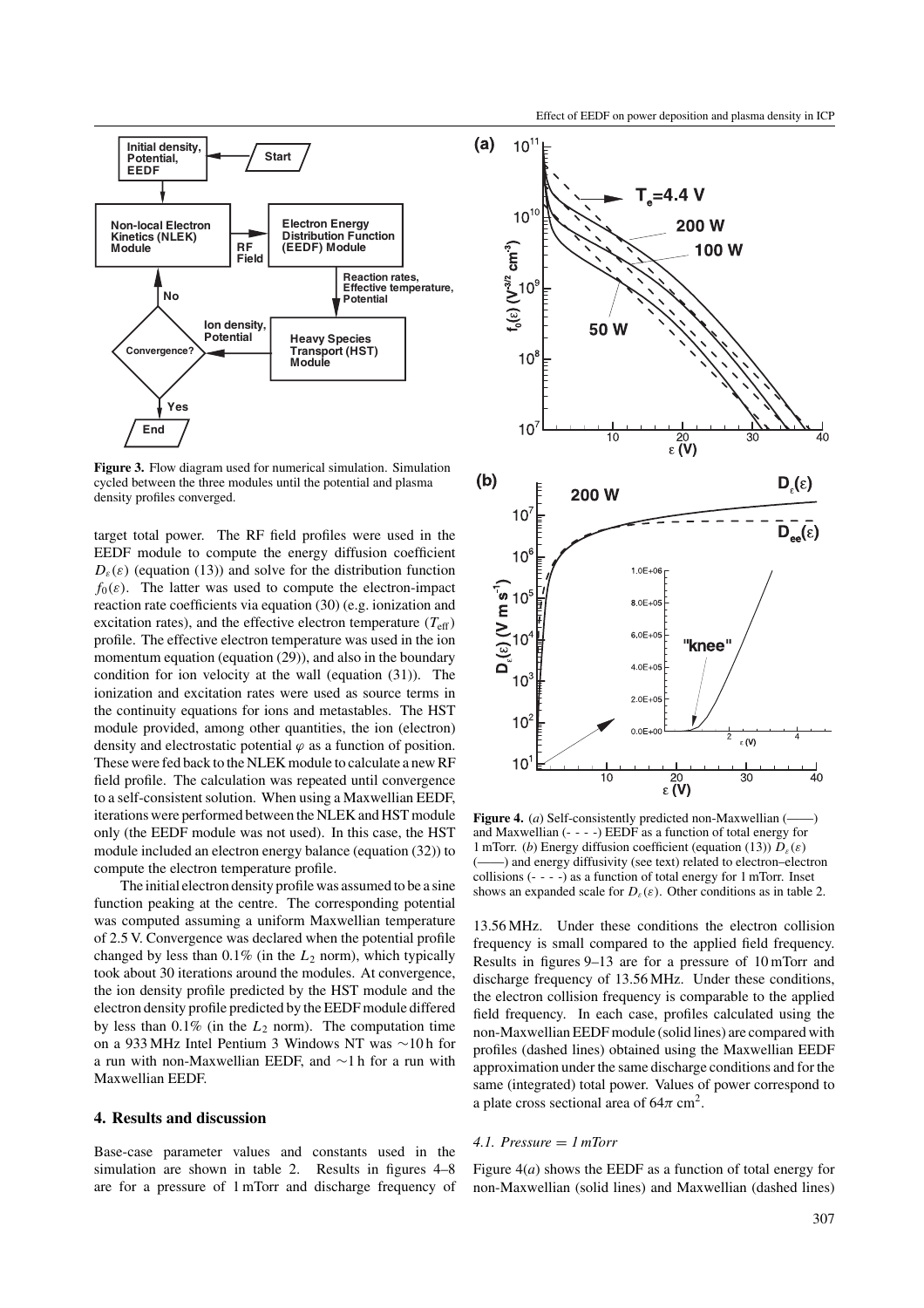cases. The non-Maxwellian EEDF has a higher fraction of electrons just beyond the ionization threshold, predicting a higher ionization rate. For a pressure of 1 mTorr, the electron collision frequency  $v \sim 3 \times 10^6$  s<sup>-1</sup> and  $v/\Omega_b \sim 0.1$ . The energy diffusion coefficient  $D_{\varepsilon}(\varepsilon)$  (equation (13)), exhibits a 'knee' at ∼1 V (figure 4(*b*)), indicating that the 'temperature' of electrons with energies less than 1 V is lower than that of electrons with energies greater than 1 V. The 'knee' in figure 4(*b*) arises due to a phenomenon called 'bounce heating' or 'resonant heating'. For  $v/\Omega_b \sim 0.1$ , the energy diffusion coefficient in equation (13) can be approximated as

$$
D_{\varepsilon}(\varepsilon) \approx \frac{\pi}{8} \left(\frac{2e}{m}\right)^{3/2} \sum_{n=1}^{\infty} \int_{0}^{\varepsilon} d\varepsilon_{x} |E_{yn}(\varepsilon_{x})|^{2} (\varepsilon - \varepsilon_{x})
$$

$$
\frac{\delta(\Omega_{b}(\varepsilon_{x})n - \omega)}{\Omega_{b}(\varepsilon_{x})},
$$
(34)

where  $\delta(\Omega_b(\varepsilon_x)n - \omega)$  represents the Dirac–delta function. It can be seen from equation (34) that for energy  $\varepsilon < \varepsilon_1$ (where  $\varepsilon_1$  is obtained from  $\Omega_b(\varepsilon_1) = \omega$ ),  $D_{\varepsilon}(\varepsilon) \approx 0$ . For  $\varepsilon_1 < \varepsilon < \varepsilon_2$  (where  $\Omega_b(\varepsilon_2) = \omega/2$ ),  $D_{\varepsilon}(\varepsilon) \propto (\varepsilon - \varepsilon_1)$ , i.e. the energy diffusion coefficient increases linearly with total energy. This behaviour leads to the 'knee' observed in figure 4(*b*), and implies that electrons with energy  $~\sim \varepsilon_1$ (in this case is  $\sim$ 1 V) are in resonance with the field and are thus heated more efficiently. Higher order resonant modes  $(n = 2, 3, 4, ...)$  contribute less as the Fourier coefficients  $E_{yn}$  decrease as *n* increases. Resonant heating has been demonstrated for capacitively coupled plasmas [26], where the electron density is relatively smaller and so the resonance effect can be more pronounced. The dashed line in figure 4(*b*) shows the dependence on total energy of the electron–electron collision diffusivity term (given by  $D_{ee}(\varepsilon) = 2/3\Gamma G(\varepsilon)$  in equation (25)).

Figure 5 shows the effective temperature profiles for the Maxwellian and non-Maxwellian EEDFs. For the Maxwellian case, the electron temperature is independent of power while for the non-Maxwellian case, significant differences are observed with power. The large difference between the temperatures at the edge and the centre may be explained by examining figure  $4(a)$  (solid lines). The EEDF shows that electrons with total energies less than ∼1 V are not effectively heated. Electrons with such low energies are essentially trapped near the discharge centre (where the heating field is weak) as they cannot overcome the electrostatic potential barrier. Hence, the effective temperature at the centre is low. In contrast, electrons with relatively high energies can overcome the potential barrier and reach the edge where the field is strong, and the effective temperature at the periphery (and larger total energies) is high. Note that the electron–electron and collisionless energy diffusion coefficients are comparable at very low energy, ∼1 eV, see figure 4. As a result, low energy electrons form a Maxwellian distribution with very low temperature, ∼1 eV [34]. Note that the part of the EEDF corresponding to such cold electrons is difficult to measure experimentally.

The effective temperature profile becomes less nonuniform as power is increased, because of higher electron density resulting in more 'thermalization' of the distribution by electron–electron collisions. The discrepancy between the Maxwellian temperature and the effective temperature near the edge induces a difference in the effective electron mean-freepath, which leads to considerably different field and current density profiles as discussed.

Figure 6 shows the profiles of the normalized amplitude of the RF field. The field profile is monotonic for low power. However, for high power, the behaviour becomes progressively non-monotonic due to increasing non-locality. Specifically, the skin depth decreases with power, and the more energetic electrons can escape from the skin layer during a RF cycle,



**Figure 5.** Effective temperature profiles for a non-Maxwellian EEDF (——) and a Maxwellian EEDF (- - - -) for 1 mTorr. Other conditions as in table 2.



**Figure 6.** Normalized amplitude of the RF field for 1 mTorr. Results using non-Maxwellian EEDF (——) are compared with results using Maxwellian EEDF (- - - -), under otherwise identical conditions. Other conditions as in table 2.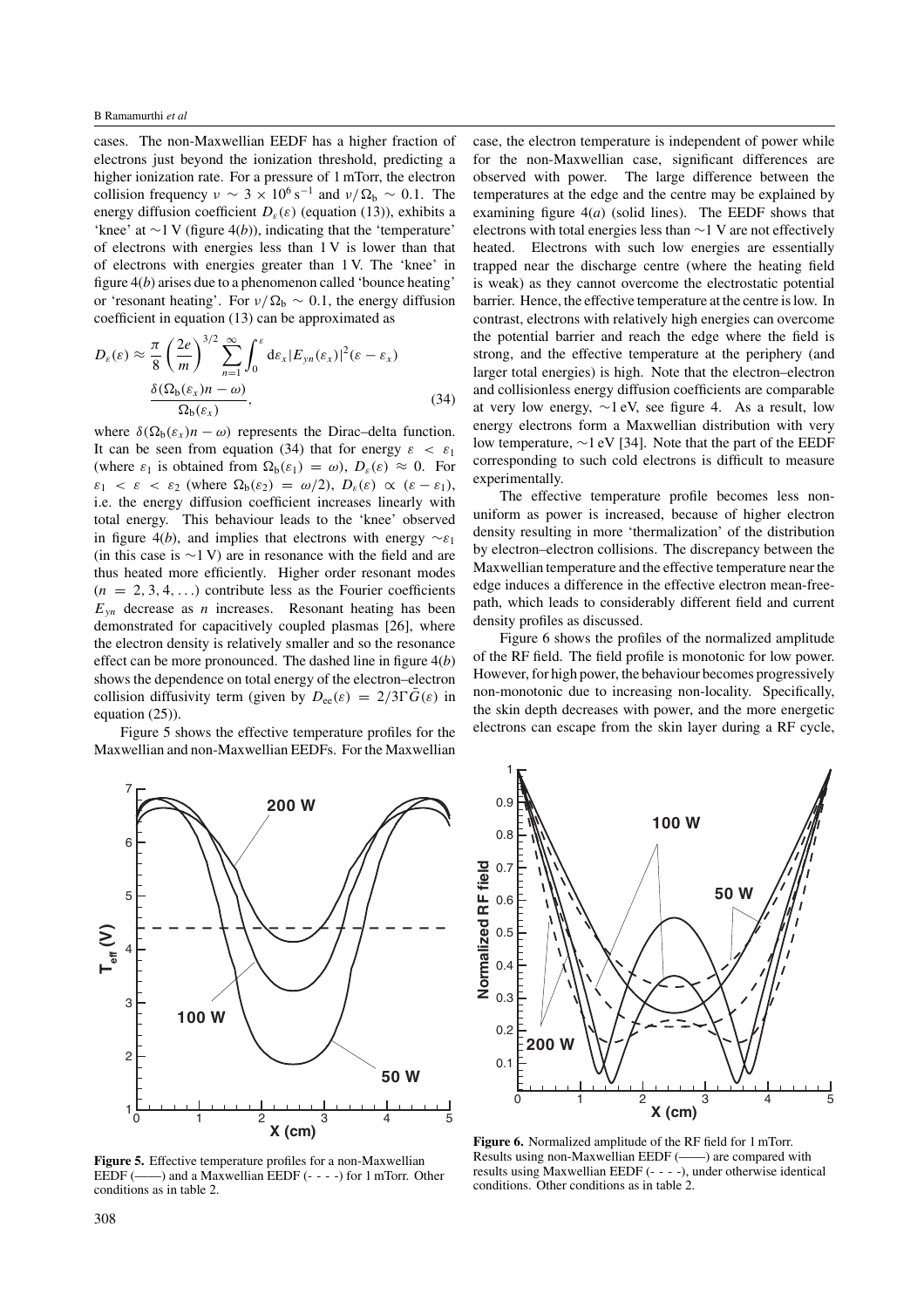

**Figure 7.** Power density profiles for 1 mTorr. Results using non-Maxwellian EEDF (——) are compared with results using Maxwellian EEDF (- - - -), under otherwise identical conditions. Other conditions as in table 2.

resulting in non-local behaviour and non-monotonic RF field profiles. The effect of non-locality is more pronounced for the non-Maxwellian EEDF, especially for higher powers for which the RF field at the discharge centre is more than 50% of the value at the edge. This is a direct consequence of the higher effective temperature predicted by the non-Maxwellian EEDF near the edge compared to the Maxwellian case. Warmer electrons can reach further in the discharge core.

The corresponding power deposition profiles are shown in figure 7. The peak of power deposition in the Maxwellian case is seen to occur closer to the boundary, when compared to that of the non-Maxwellian case. This is because of the higher effective temperature of electrons in the skin layer for the non-Maxwellian case, which causes them to travel a greater distance during an RF cycle. Both cases exhibit negative power deposition near the discharge centre. This can be explained by the phase difference between the current and the RF field; electrons can pick up energy from the field within the skin layer and lose energy back to the field outside the skin layer. Negative power deposition has been observed experimentally for low-pressure inductively coupled discharges [35].

The corresponding positive ion density profiles are shown in figure 8. The positive ion density is determined by two factors: (1) the effective electron temperature at the boundary, which controls the loss rate of ions to the wall (equation (31)) and (2) the rate of ionization (ground-state and metastable). The latter depends on the tail of the EEDF beyond the ionization threshold of 15.76 V (ground state ionization dominates under these conditions). The ionization rate was found to be marginally higher for the non-Maxwellian EEDF. However, the effective temperature at the wall for the non-Maxwellian case (∼6.5 V) is larger than the Maxwellian temperature of 4.4 V (figure 5), leading to larger losses for the non-Maxwellian EEDF. This results in lower density for the non-Maxwellian case. The differences in the peak densities are 32.4, 38.8 and 44.4%, respectively, for 50, 100 and 200 W.



**Figure 8.** Variation of positive ion density for 1 mTorr. Results using non-Maxwellian EEDF (——) are compared with results using Maxwellian EEDF (- - - -), under otherwise identical conditions. Other conditions as in table 2.



**Figure 9.** Self-consistently predicted non-Maxwellian (——) and Maxwellian (- - - -) EEDF as a function of total energy for 10 mTorr. Other conditions as in table 2.

#### *4.2. Pressure* = *10 mTorr*

For a pressure of 10 mTorr, the electron collision frequency is  $v = 3 \times 10^{7} \text{ s}^{-1}$  which is comparable to the discharge frequency of  $\omega = 8.52 \times 10^7 \text{ s}^{-1}$ . Figure 9 shows the EEDF as a function of total energy for the non-Maxwellian (solid lines) and Maxwellian (dashed lines) cases. The collision frequency  $\nu \geqslant \Omega_{\rm b}$ , where  $\Omega_{\rm b}$  is the electron bounce frequency. Consequently, in contrast to 1 mTorr, there is no resonant (bounce) heating of low energy electrons. Furthermore, since the electron density at 10 mTorr is sufficiently high, electron–electron collisions tend to thermalize the bulk of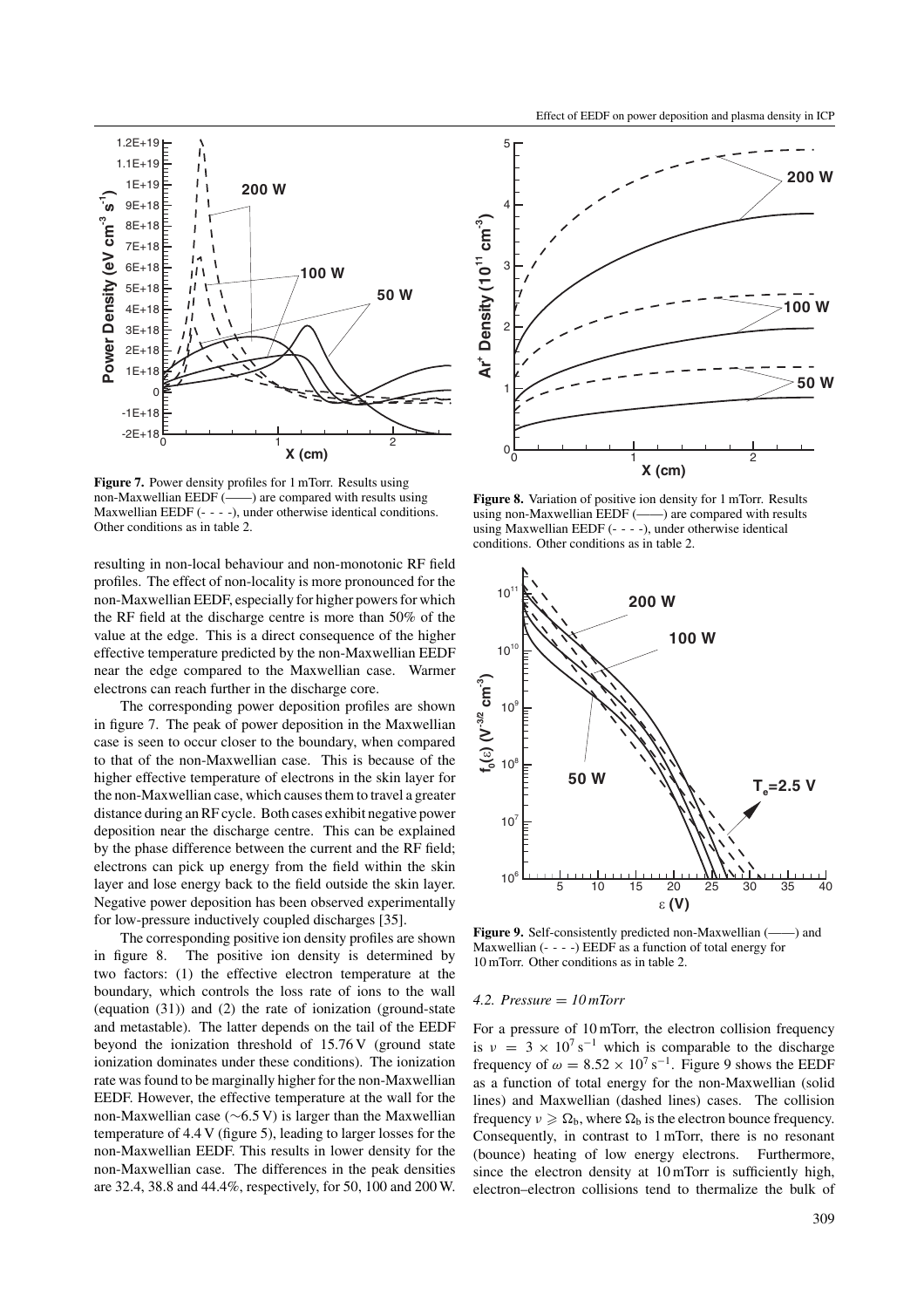

**Figure 10.** Effective temperature profiles are shown for non-Maxwellian (——) and Maxwellian (- - - -) EEDF for 10 mTorr. Other conditions as in table 2.

the distribution. This results in a bi-Maxwellian EEDF with bulk electrons having an effective temperature of ∼3 V, and electrons at the edge having a temperature of ∼3.5 V (figure 10). Figure 10 also suggests that the distribution function is more Maxwellian-like at higher powers (higher electron density), leading to a less non-uniform effective temperature profile. This effect is more pronounced at higher pressures (compare to figure 5), again due to higher electron density. An important difference between Maxwellian and non-Maxwellian EEDFs in figure 9 is the depletion of high energy electrons in the non-Maxwellian case.

Figure 11 shows the normalized profile of the amplitude of the RF field as a function of position for total power of 50, 100 and 200 W. Solid and dashed lines correspond to the non-Maxwellian and Maxwellian EEDFs, respectively. Interestingly, the Maxwellian case predicts more 'non-locality' at 10 mTorr compared to 1 mTorr (figure 6), where the opposite was true. This is due to the considerably higher electron density (figure 13) predicted by the Maxwellian EEDF, leading to smaller skin depth and more non-locality.

The corresponding power deposition profiles are shown in figure 12. The profiles for the Maxwellian and non-Maxwellian cases are similar, with the power deposition reaching a maximum within the skin layer, and decaying towards the centre of the discharge. The peak in power density for the Maxwellian case occurs ∼0.4 cm from the wall, while the peak location is seen to vary for the non-Maxwellian EEDF. This is because the temperature of the Maxwellian EEDF does not change with power, but the effective temperature of the non-Maxwellian EEDF does vary with power (figure 10).

The corresponding positive ion density profiles are shown in figure 13. Significant differences are observed with the Maxwellian EEDF predicting higher densities. The deviation in peak density for 50 W, 100 W and 200 W is 70.5%, 88.2% and 92.8%, respectively. The reason for the discrepancy is twofold: (*a*) the Maxwellian EEDF predicts more ionization



**Figure 11.** Normalized amplitude of the RF field for 10 mTorr. Results using non-Maxwellian EEDF (——) are compared with results using Maxwellian EEDF (- - - -), under otherwise identical conditions. Other conditions as in table 2.



**Figure 12.** Power density profiles for 10 mTorr. Results using non-Maxwellian EEDF (——) are compared with results using Maxwellian EEDF (- - - -), under otherwise identical conditions. Other conditions as in table 2.

(tail extending to higher energies, figure 9) and (*b*) the effective electron temperature at the edge is lower for the Maxwellian EEDF (figure 10), leading to lower ion losses (equation (31)).

#### *4.3. Comparison with experiments*

Figures 14 and 15 show comparisons between simulated and experimental EEDFs for an asymmetric two-dimensional inductively coupled Ar discharge [36]. The chamber ID was 19.8 cm and the inter-electrode spacing was 10.5 cm. The driving frequency of the coil current was 13.56 MHz. Similar experimental results were obtained in [37]. Because experimental data were taken in a reactor which is at least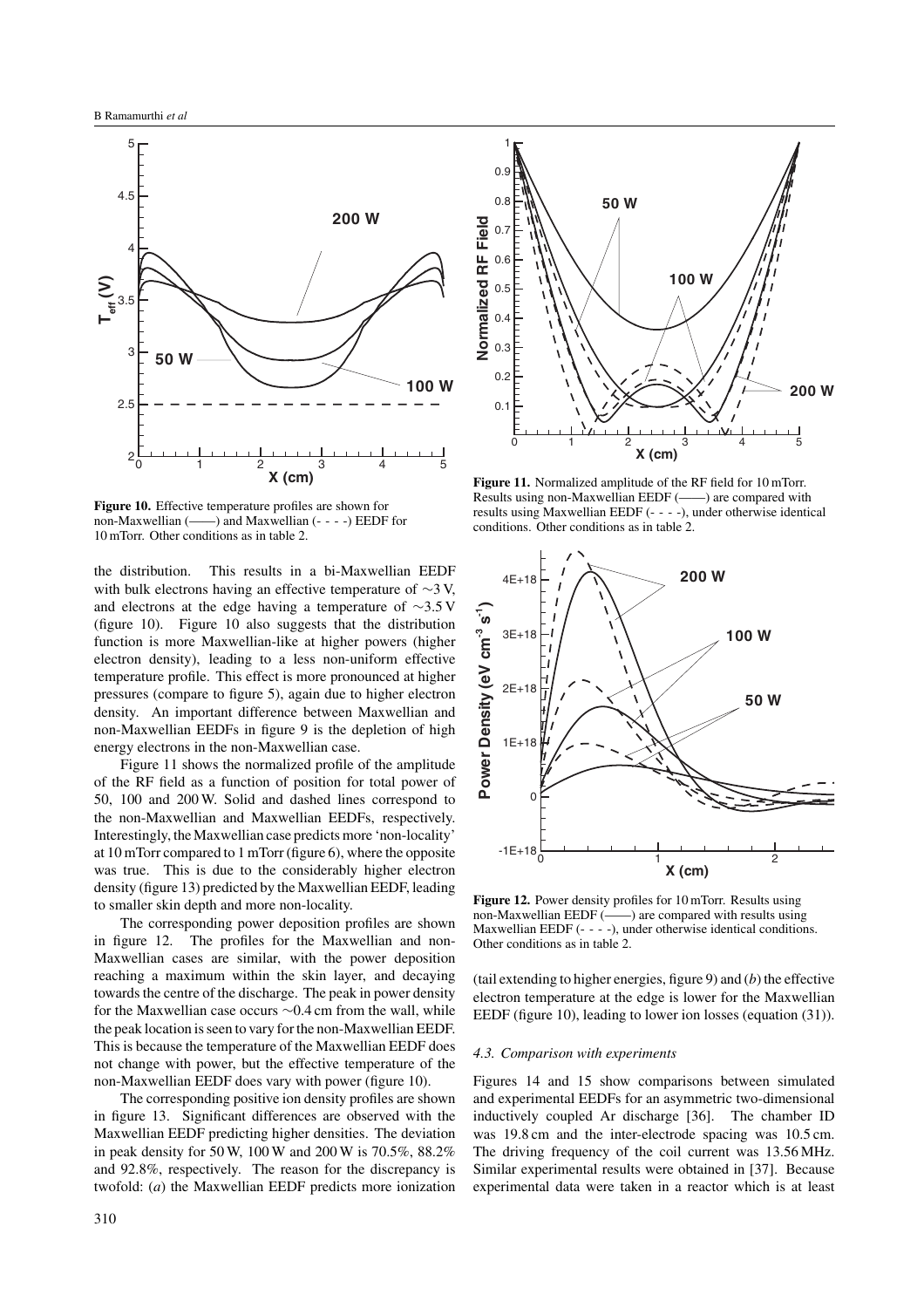

**Figure 13.** Positive ion density for 10 mTorr. Results using -) are compared with results using Maxwellian EEDF (- - - -), under otherwise identical conditions. Other conditions as in table 2.



**Figure 14.** Comparison between simulated (lines) and experimental (symbols) EEDF for 1 mTorr. Data from [36].

two-dimensional, while the model presented in this work is only one-dimensional, the EEDF module was tested separately, using the fact that the EEDF is determined mostly by the total power deposition. A uniform electron density was assumed (square potential well) corresponding to the peak density (at the discharge centre), obtained experimentally [36]. Other parameters were the electron–neutral collision frequency and the RMS value of the RF field  $E_0$  at the wall [36]. An RF field corresponding to the local approximation (Ohm's law) was used for this comparison. These values were used to compute the energy diffusion coefficient (see equation (13)) and then obtain the EEDF (equation (25)).



**Figure 15.** Comparison between simulated (lines) and experimental (symbols) EEDF for 10 mTorr. Data from [36].

Figure 14 shows the comparison between experimental (open symbols) and simulated (lines) EEDFs for a pressure of 1 mTorr. The experimental profiles are clearly non-Maxwellian and this fact is reflected in the simulated profiles. The agreement between theory and experiment is very good for 200 W where the experimental behaviour is captured for almost the entire energy range. This is not the case for 12 and 50 W where theory predicts a longer high-energy tail. However, the temperature of the tail agrees well with the experimental temperature. Similar trends are observed in figure 15, which is for 10 mTorr.

It should be once more noted that the model presented in this paper is one-dimensional while the experiments were performed in a system which is at least two-dimensional. Hence, a self-consistent simulation of the experiment is not possible. For this reason, comparisons were made using the experimentally measured plasma density. The measured skin depths were also used for the RF field with the local approximation. The goal of the exercise was to test the theoretical EEDF model as a stand-alone module. The discrepancies between theory and experiment might well be due to the multi-dimensional nature of the experiment, which is not captured by the model.

## **5. Conclusions**

A self-consistent one-dimensional model was developed to study the effect of EEDF on power absorption and plasma density profiles in a planar inductively coupled argon discharge in the non-local regime (pressures  $\leq 10$  mTorr). The model consisted of three modules: (1) an EEDF module to compute the non-Maxwellian EEDF, (2) a NLEK module to predict the non-local electron conductivity, RF current, electric field and power deposition profiles in the non-uniform plasma and (3) a HST module to solve for the ion density and